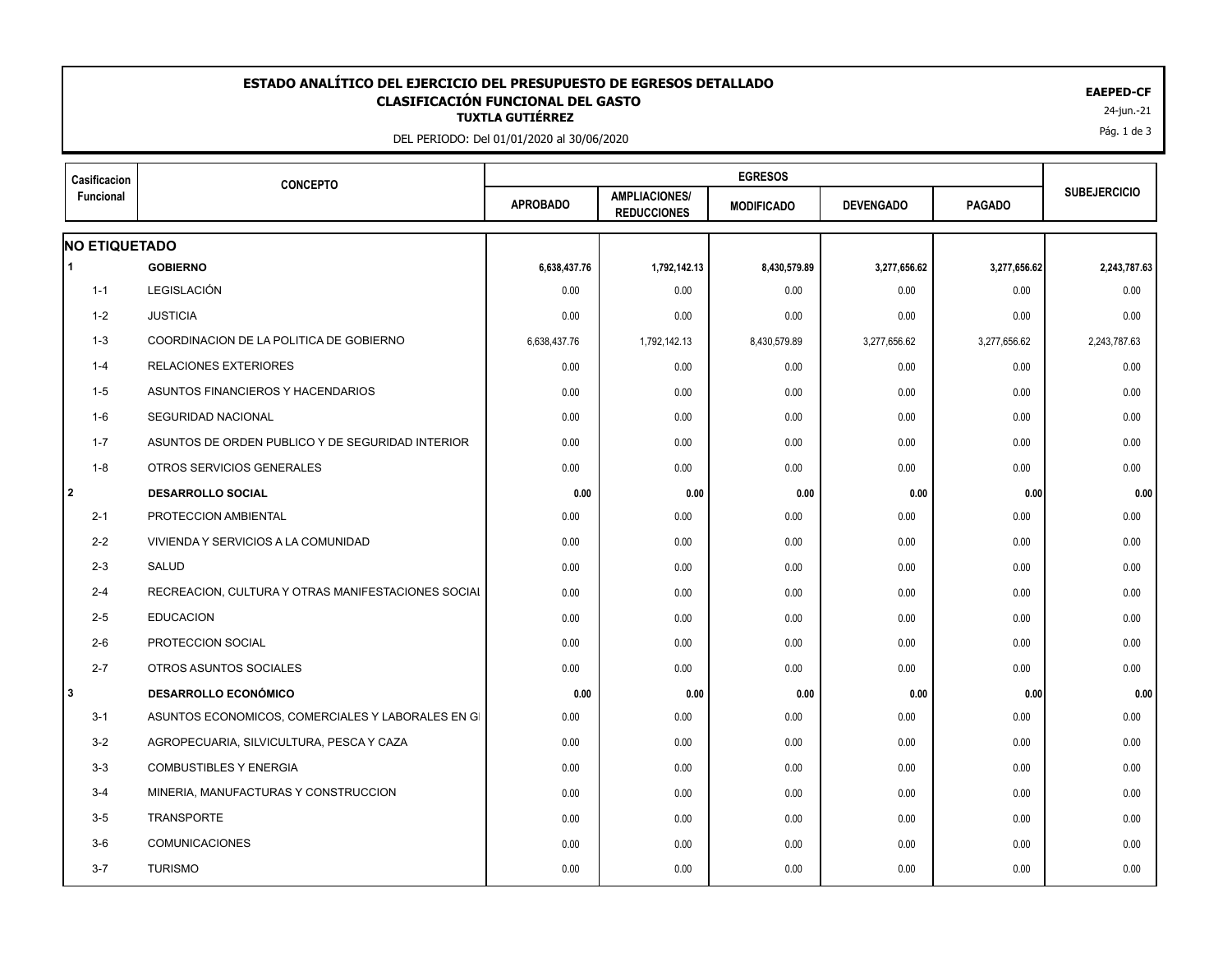## 24-jun.-21 **TUXTLA GUTIÉRREZ ESTADO ANALÍTICO DEL EJERCICIO DEL PRESUPUESTO DE EGRESOS DETALLADO EAEPED-CF CLASIFICACIÓN FUNCIONAL DEL GASTO**

DEL PERIODO: Del 01/01/2020 al 30/06/2020

| Casificacion           | <b>CONCEPTO</b>                                     |                 |                                            |                   |                  |               |                     |
|------------------------|-----------------------------------------------------|-----------------|--------------------------------------------|-------------------|------------------|---------------|---------------------|
| <b>Funcional</b>       |                                                     | <b>APROBADO</b> | <b>AMPLIACIONES/</b><br><b>REDUCCIONES</b> | <b>MODIFICADO</b> | <b>DEVENGADO</b> | <b>PAGADO</b> | <b>SUBEJERCICIO</b> |
| $3-8$                  | CIENCIA, TECNOLOGIA E INNOVACION                    | 0.00            | 0.00                                       | 0.00              | 0.00             | 0.00          | 0.00                |
| $3-9$                  | OTRAS INDUSTRIAS Y OTROS ASUNTOS ECONOMICOS         | 0.00            | 0.00                                       | 0.00              | 0.00             | 0.00          | 0.00                |
| 4                      | OTRAS NO CLASIFICADAS EN FUNCIONES ANTERIORES       | 0.00            | 0.00                                       | 0.00              | 0.00             | 0.00          | 0.00                |
| $4 - 1$                | TRANSACCIONES DE LA DEUDA PUBLICA / COSTO FINANCIER | 0.00            | 0.00                                       | 0.00              | 0.00             | 0.00          | 0.00                |
| $4 - 2$                | TRANSFERENCIAS, PARTICIPACIONES Y APORTACIONES ENT  | 0.00            | 0.00                                       | 0.00              | 0.00             | 0.00          | 0.00                |
| $4 - 3$                | SANEAMIENTO DEL SISTEMA FINANCIERO                  | 0.00            | 0.00                                       | 0.00              | 0.00             | 0.00          | 0.00                |
| $4 - 4$                | ADEUDOS DE EJERCICIOS FISCALES ANTERIORES           | 0.00            | 0.00                                       | 0.00              | 0.00             | 0.00          | 0.00                |
|                        |                                                     |                 |                                            |                   |                  |               |                     |
| <b>ETIQUETADO</b><br>1 | <b>GOBIERNO</b>                                     | 0.00            | 0.00                                       | 0.00              | 0.00             | 0.00          | 0.00                |
| $1 - 1$                | <b>LEGISLACIÓN</b>                                  | 0.00            | 0.00                                       | 0.00              | 0.00             | 0.00          | 0.00                |
| $1 - 2$                | <b>JUSTICIA</b>                                     | 0.00            | 0.00                                       | 0.00              | 0.00             | 0.00          | 0.00                |
| $1 - 3$                | COORDINACION DE LA POLITICA DE GOBIERNO             | 0.00            | 0.00                                       | 0.00              | 0.00             | 0.00          | 0.00                |
| $1 - 4$                | RELACIONES EXTERIORES                               | 0.00            | 0.00                                       | 0.00              | 0.00             | 0.00          | 0.00                |
| $1 - 5$                | ASUNTOS FINANCIEROS Y HACENDARIOS                   | 0.00            | 0.00                                       | 0.00              | 0.00             | 0.00          | 0.00                |
| 1-6                    | <b>SEGURIDAD NACIONAL</b>                           | 0.00            | 0.00                                       | 0.00              | 0.00             | 0.00          | 0.00                |
| $1 - 7$                | ASUNTOS DE ORDEN PUBLICO Y DE SEGURIDAD INTERIOR    | 0.00            | 0.00                                       | 0.00              | 0.00             | 0.00          | 0.00                |
| $1 - 8$                | OTROS SERVICIOS GENERALES                           | 0.00            | 0.00                                       | 0.00              | 0.00             | 0.00          | 0.00                |
| 2                      | <b>DESARROLLO SOCIAL</b>                            | 0.00            | 0.00                                       | 0.00              | 0.00             | 0.00          | 0.00                |
| $2 - 1$                | PROTECCION AMBIENTAL                                | 0.00            | 0.00                                       | 0.00              | 0.00             | 0.00          | 0.00                |
| $2 - 2$                | VIVIENDA Y SERVICIOS A LA COMUNIDAD                 | 0.00            | 0.00                                       | 0.00              | 0.00             | 0.00          | 0.00                |
| $2 - 3$                | SALUD                                               | 0.00            | 0.00                                       | 0.00              | 0.00             | 0.00          | 0.00                |
| $2 - 4$                | RECREACION, CULTURA Y OTRAS MANIFESTACIONES SOCIAL  | 0.00            | 0.00                                       | 0.00              | 0.00             | 0.00          | 0.00                |
| $2 - 5$                | <b>EDUCACION</b>                                    | 0.00            | 0.00                                       | 0.00              | 0.00             | 0.00          | 0.00                |
| $2 - 6$                | PROTECCION SOCIAL                                   | 0.00            | 0.00                                       | 0.00              | 0.00             | 0.00          | 0.00                |
| $2 - 7$                | OTROS ASUNTOS SOCIALES                              | 0.00            | 0.00                                       | 0.00              | 0.00             | 0.00          | 0.00                |
|                        |                                                     |                 |                                            |                   |                  |               |                     |

Pág. 2 de 3